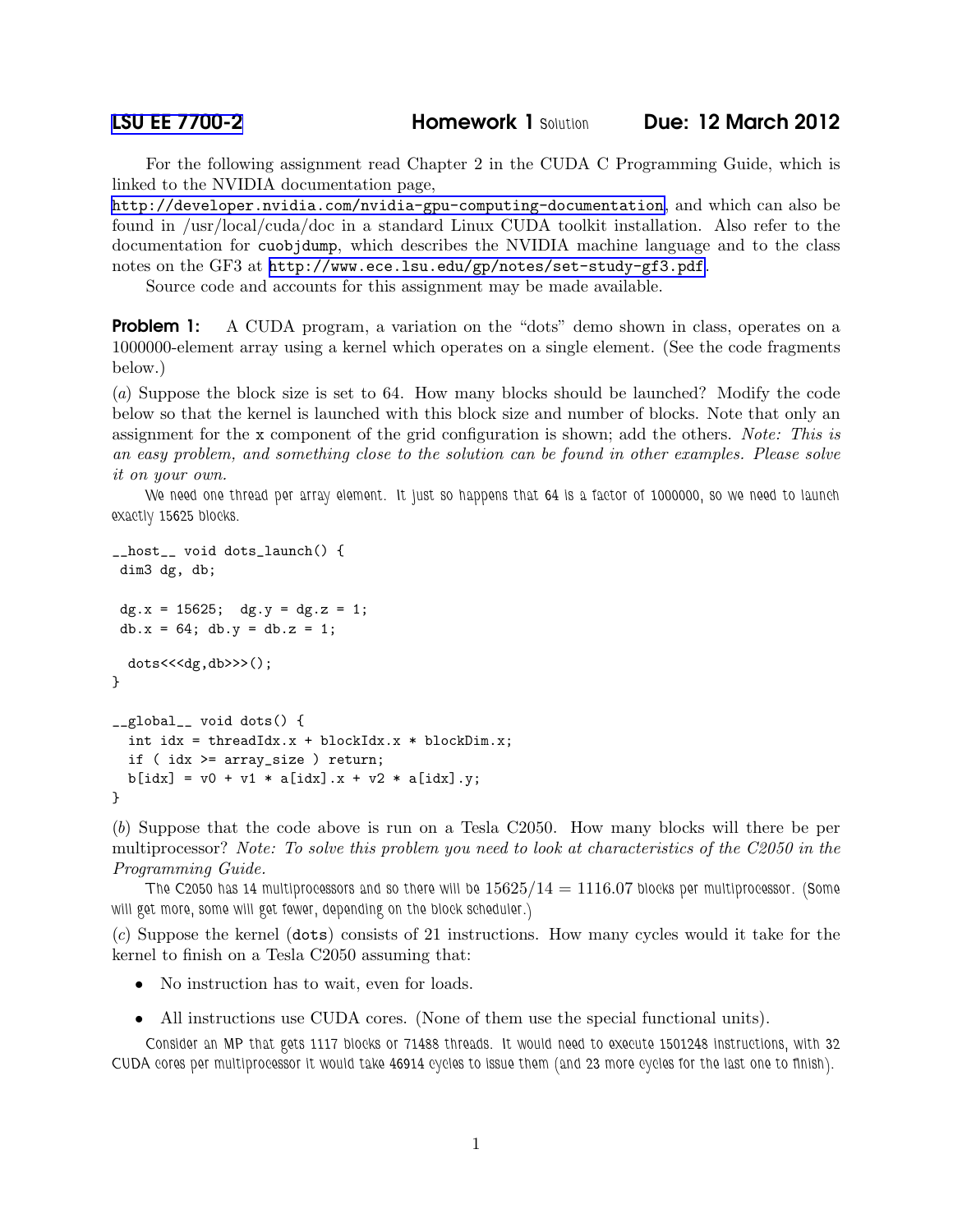**Problem 2:** The dots kernel and the NVIDIA CC 2.0 machine code for the dots kernel appears below.

```
__global__ void dots() {
  int idx = threadIdx.x +blockIdx.x *blockDim.x;
  if ( idx >= array_size ) return;
 b[idx] = v0 + v1 * a[idx].x + v2 * a[idx].y; }
       code for sm_20 Function : _Z4dotsv
                                        // SOLUTION
/*0000*/ MOV R1, c [0x1] [0x100];
/*0008*/ S2R R2, SR_Tid_X; // Get threadIdx.
/*0010*/ S2R R0, SR_CTAid_X; // Get blockIdx.x
/*0018*/ IMAD R0, R0, c [0x0] [0x8], R2; // Compute idx
        // (Below) Set predicate to idx < array size.
/*0020*/ ISETP.LT.AND P0, pt, R0, c [0x2] [0xc], pt;
/*0028*/ @!P0 BRA.U 0xa0; // Jump to end if false.
\frac{\sqrt{0.030*}}{9} (PO MOV R3, c \frac{0x}{10x} \frac{0.01}{10}; \frac{\sqrt{0.030*}}{2} \frac{0.01}{100}/*0038*/ @P0 IMUL.HI R2, R0, 0x8; // Multiply idx by a elt size.
/*0040*/ @P0 MOV R6, c [0x2] [0x18];
/*0048*/ @P0 IMAD R8.CC, R0, 0x8, R3; // Compute low 32 bits of &a[idx]
/*0050*/ @P0 MOV R5, c [0x2] [0x4]; // Load v1
/*0058*/ @P0 IMUL.HI R4, R0, 0x4; // Multiply idx by b elt size.
/*0060*/ @P0 IADD.X R9, R2, c [0x2] [0x14]; // Compute high 32 bits of &a[idx]
/*0068*/ @P0 IMAD R6.CC, R0, 0x4, R6; // Compute low 32 b of &b[idx]
/*0070*/ @P0 LD.E R2, [R8]; // Load a[idx].x
/*0078*/ @P0 LD.E R3, [R8+0x4]; // Load a[idx].y
/*0080*/ @P0 IADD.X R7, R4, c [0x2] [0x1c]; // Compute high 32 bits of &b[idx]
/*0088*/ @P0 FFMA R2, R5, R2, c [0x2] [0x0]; // Compute v1 * a[idx].x + v0
/*0090*/ @P0 FFMA R0, R3, c [0x2] [0x8], R2; // Compute v2 * a [idx].y + above
/*0098*/ @P0 ST.E [R6], R0; // Store result.
/*00a0*/ EXIT;
```
(*a*) Briefly describe what each instruction does referring to the dots code. For example, for the instruction at 0018 one might say "Compute  $idx = blockIdx.x * blockDim.x + threadIdx.x$ ". *Solution appears above.*

(*b*) Show the equivalent GF3 machine code based on the description given in the class notes. Note that the GF3 has input values automatically delivered to registers and results automatically moved to the next stage. Be sure to take' advantage of GF3 vector operations (though they aren't a perfect match).

*For the GF3 the values of* v0*,* v1*, and* v2 *would be placed in a constant register. Recall that the GF3 registers are 4-element vectors, so the values would be placed in just one register. In the GF3 an element of* a *(both* x *and* y*) would be automatically delivered to an input register. The result,* b*, would have to be placed in an output register. The program would consist of just a single instruction, a* DOT3 *(dot product). Register* o[0] *is one of 16 output registers,* v[0] *and* c[1] *are input and constant registers, respectively.*

DOT3 o[0], v[0], c[1]

(*c*) Comment on the difference in code size and possible differences in execution time on systems with the same number of floating-point units.

*Wow, the GF3 code is much smaller!!! That's due to two factors: having values delivered and taken away by hardware, and having vector operations.*